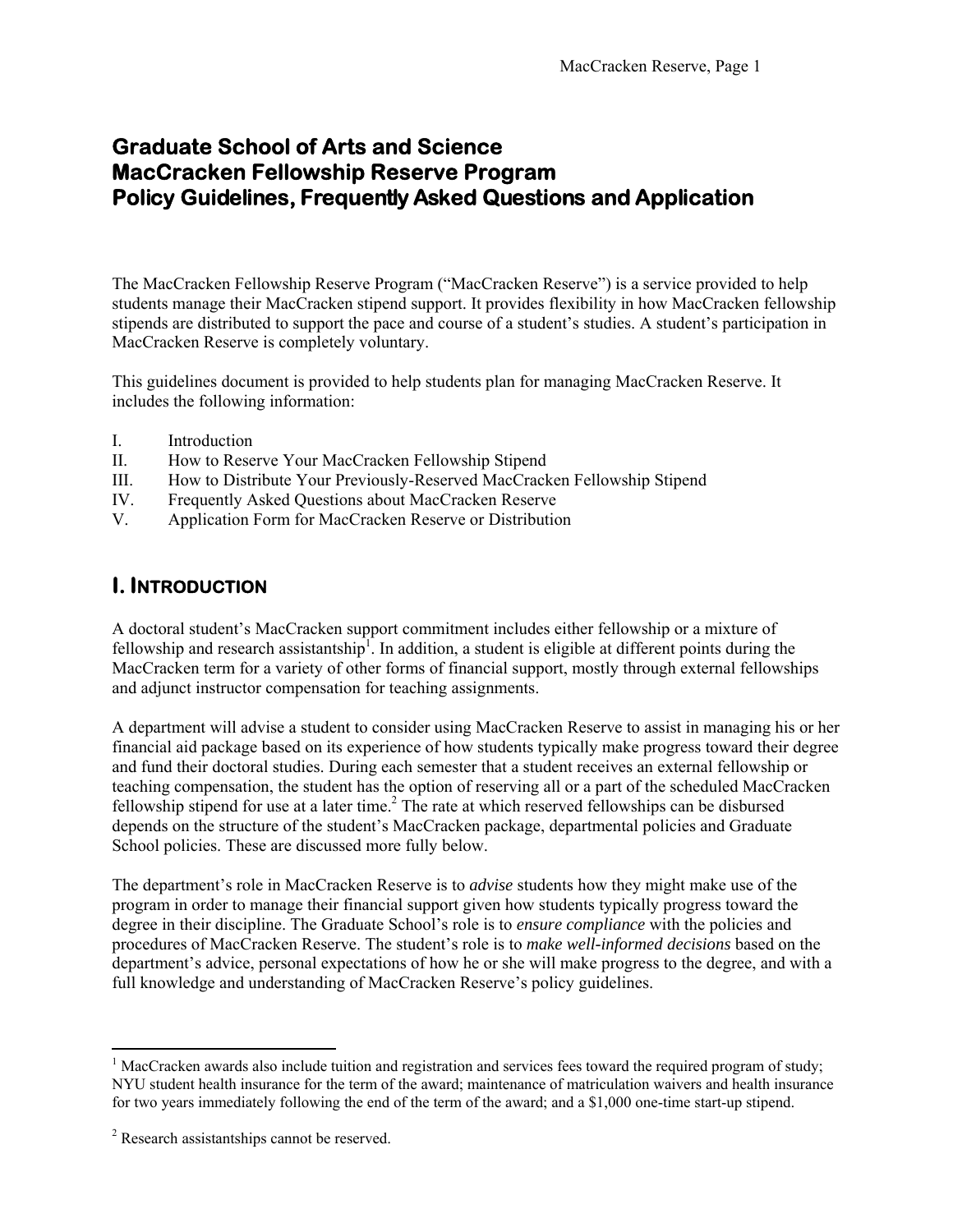Students must complete and sign a form requesting to reserve the MacCracken fellowship stipend and, later, to request distribution of the previously-reserved stipend. Review of the application by the student's department is required. The forms are included in this guidelines document and will be provided on-line.

# **II. HOW TO RESERVE YOUR MACCRACKEN FELLOWSHIP STIPEND**

- Participation in MacCracken Reserve is voluntary.
- MacCracken fellowships can be reserved in quarter portions  $(25\%, 50\%, 75\%, 100\%)$  of the amount of a semester's fellowship (fall or spring term).
- Summer fellowships may not be reserved.
- Students may reserve up to a maximum of two full academic years of fellowship support.
- When the reserved portions of the fellowships are disbursed at a future date, they are disbursed at the prevailing stipend rate at the time of disbursement.

**Example.** A student opts to reserve 50% of the fall semester's fellowship stipend during the second year of study. If the fall semester's stipend amount were \$12,530, this would reserve \$6,265. Later, in the fourth year of study, the student requests a distribution of the reserved fellowship. If the prevailing stipend rate at that time is \$13,000 for a semester, and the student requests a distribution of the full amount reserved, the student would receive \$6,500 (50% of \$13,000) and not \$6,265.

#### **Considerations when making the decision to reserve:**

- **Taxes.** How you will be taxed for teaching compensation and other forms of financial support is likely to differ from the tax treatment of fellowship stipends. Therefore, students should be aware of these differences before making the decision to reserve fellowship.<sup>3</sup>
- **Minimum Support Levels.** When planning to reserve all or a portion of your fellowship, you should be sure that you have sufficient funds to meet the cost of living. The Graduate School uses the standards set by the Office of Global Services (OGS) as the minimum benchmark planning amount for all students; this is about \$2,200 per month for the 2016-17 academic year.
- **Unclaimed Fellowship Reserve.** Reserved fellowships that are not distributed according to policies contained herein by the time a student graduates or withdraws from the Graduate School of Arts and Science are forfeited.

<sup>&</sup>lt;sup>3</sup> General information about the tax status of fellowship awards is available on the web at **http://gsas.nyu.edu/page/grad.financial.stipendchecks**. The Graduate School is unable to provide tax advice and questions must be directed to a qualified personal tax advisor.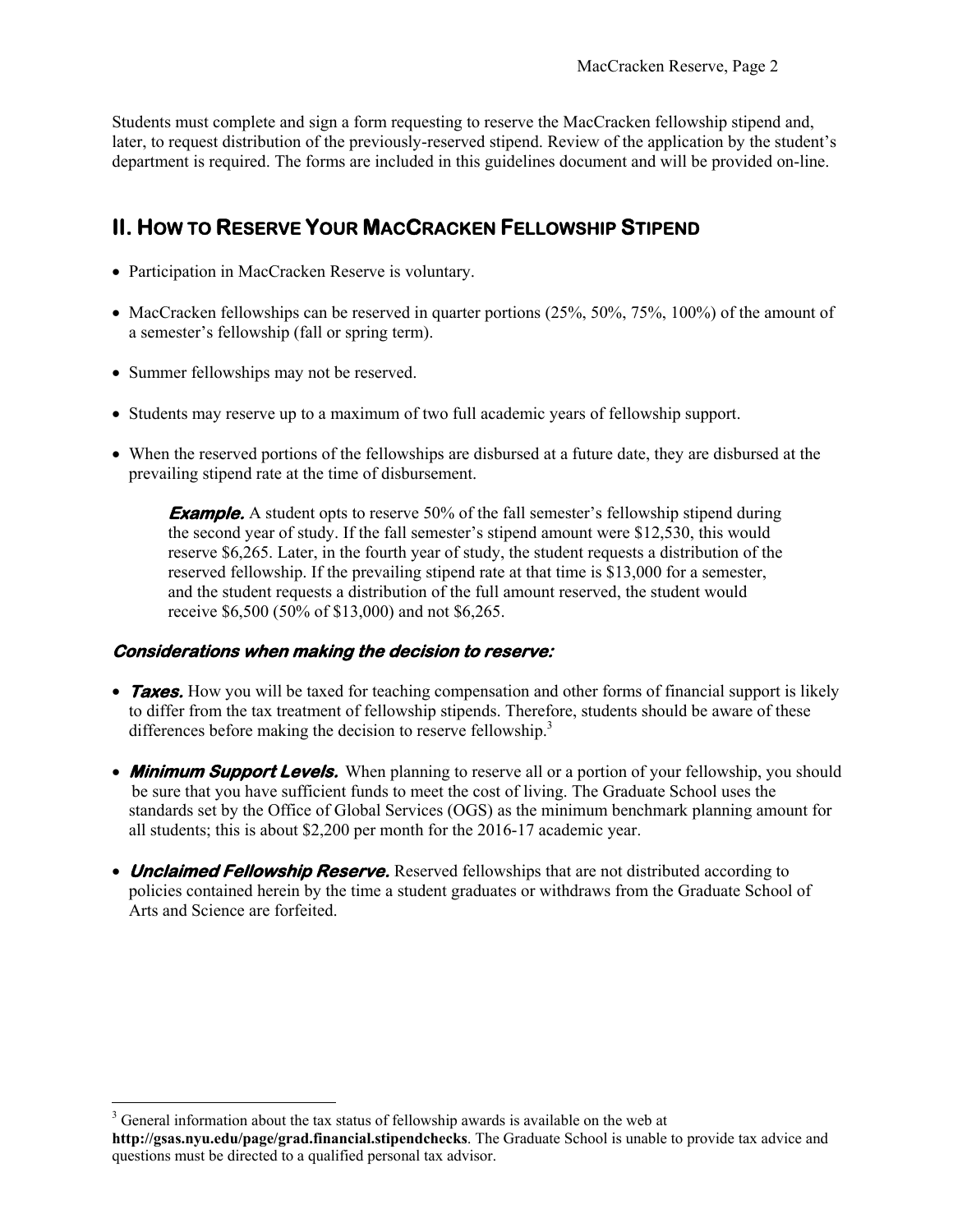## **III. HOW TO DISTRIBUTE YOUR PREVIOUSLY-RESERVED MACCRACKEN FELLOWSHIP STIPEND**

- Reserved fellowship funds can be distributed during the fall and spring semesters. This most typically is done to provide support after the term of your MacCracken has concluded. You may also elect to distribute funds during the summer semester.
- You must be in good academic standing, meeting both your department's standards and the Graduate School's academic and financial aid eligibility standards.
- Distributions for any term can be made at 25%, 50%, 75%, or 100% of your home department's prevailing semester's stipend amount during that academic year.

**Example.** A student previously reserved 50% of a fall semester's fellowship stipend and 100% of a spring semester's stipend. In a later academic year, the student requests a distribution of the reserved fellowship. If the prevailing stipend rate at that time is \$13,000 for a semester, the student would receive either \$3,250, \$6,500, \$9,750, or \$13,000 in the semester, depending upon the percentage of reserved funds requested.

# **IV. FREQUENTLY ASKED QUESTIONS ABOUT MACCRACKEN RESERVE**

#### **1. Why would I want to use MacCracken Reserve?**

During each year of your MacCracken support package you will receive a fellowship stipend or, in the sciences and some social science departments, fellowship and/or research assistantship. The MacCracken package is most typically for a four- or five-year award term, and usually does not include support for the summer.

At the same time you receive a MacCracken fellowship stipend it is possible you may also receive additional compensation for teaching, or you may receive a stipend award from an external agency. In many departments, you may be able to use fellowship reserve to put aside a portion of your MacCracken fellowship funds and then use them at a later time when you do not have support, either during summers or after the term of your MacCracken funding has concluded.

You may, of course, decide to put your MacCracken stipend in your personal bank account and save it for future use. However, there are two primary advantages to MacCracken Reserve that you should consider when making this decision. First, MacCracken Reserve can help you budget your funds. Despite many good intentions, you might otherwise spend money that you put in a personal savings account. Second, when you receive the funds in a later academic year they will be distributed at the prevailing stipend rate.

Since this is a voluntary program, the decision as to whether you receive your MacCracken stipend or reserve is your personal choice. However, we advise you to consult with your department's Director of Graduate Studies to discuss your plans.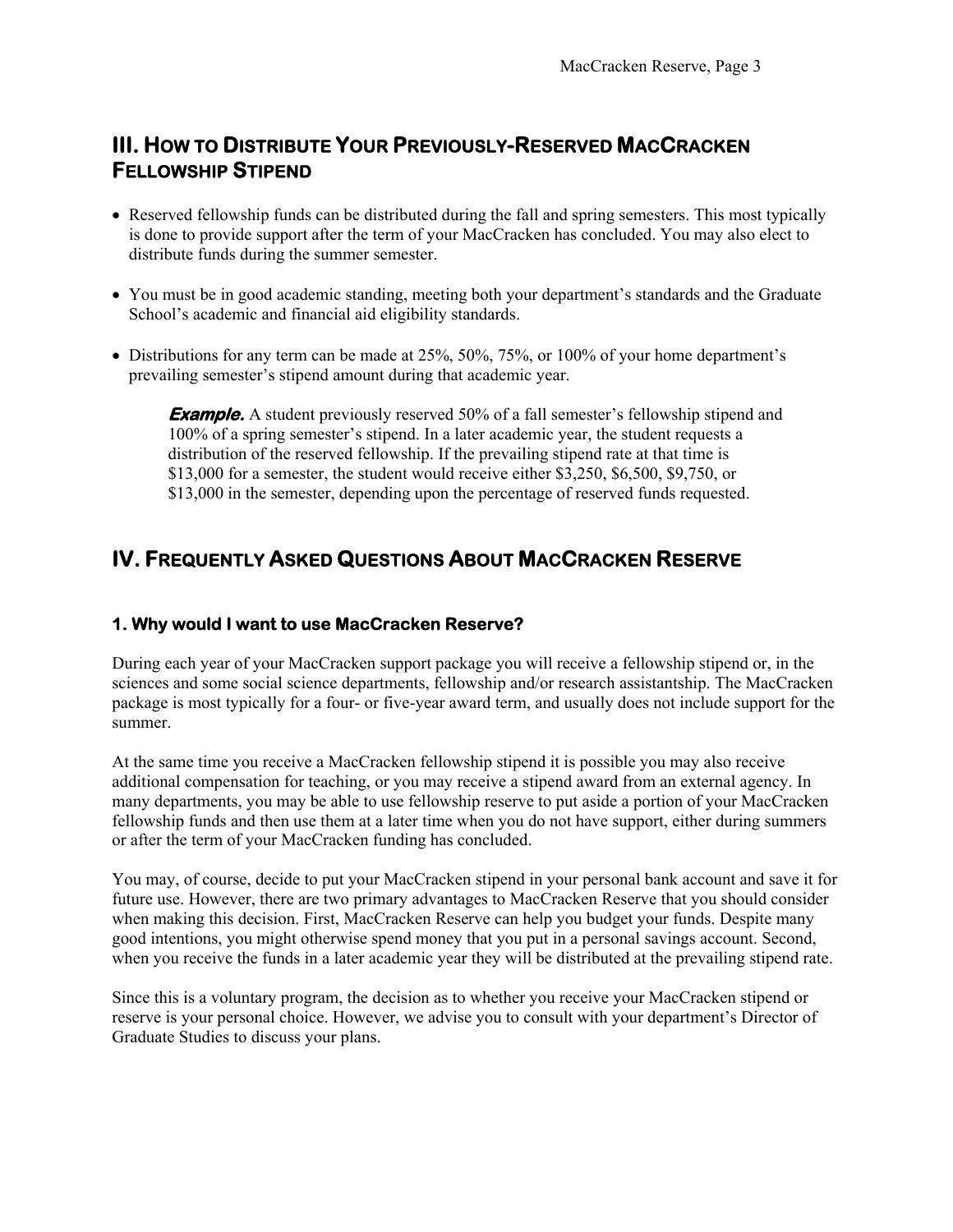## **2. What do I need to think about when I receive support from an external agency?**

Many of our students receive awards from external agencies that provide, among other benefits, a stipend for living expenses. Some examples of such externally-sponsored awards are the Ford Foundation, the Fulbright Program, the Andrew W. Mellon Foundation and the National Science Foundation.

When you consider how best to coordinate your MacCracken funding with a stipend award from an external agency, there are several matters that you should consider.

First, you must consult with your department to determine its policies on how MacCracken funding is coordinated with external awards. All departments encourage students to seek out competitive external funding as a way of strengthening their academic profile and helping to support graduate study in the department. Policies on how this support is blended with your MacCracken package to provide maximum benefit to you and to the department will vary from department to department.

Second, if you are thinking of receiving both your MacCracken award and the external agency award simultaneously, you must check with the external agency and confirm whether or not it would permit you to receive two awards at the same time. **We ask that you obtain this confirmation in writing.** Some agencies prohibit this from occurring as a matter of policy, and in these cases they will reduce their award based on your receiving other funds in the same award year. Other agencies make awards based on need, and your need-based eligibility for funds may be reduced if you obtain other awards in the same year. For example, the federal government's Jacob K. Javits Fellowship Program would likely be reduced if you were to decide to receive both your Javits and MacCracken awards at the same time.

#### **3. When I was admitted, I worked out a plan for how my MacCracken Fellowship and my external award will be coordinated. Does it now change?**

In many cases, the plan you originally worked out with your department was, in essence, a fellowship reserve model. All plans will be honored as originally designed. However, if you and your department determine that a better plan can be designed now, that option is available to you.

#### **4. Let's say I reserved a quarter portion (25%) of a semester's stipend. How much money would I receive when I request a distribution of the funds?**

The amount would vary depending upon when you ask to distribute the reserved funds. If you request the funds be distributed in the immediately-following summer, then this term is in the same academic year as when you reserved. Thus, the stipend amount you receive will be the same as the amount reserved. If you request the funds be disbursed in a later summer or in a later academic year, the amount would be onequarter (25%) of the prevailing semester's stipend amount at that time.

#### **5. May I reserve my research assistantship?**

No. Only MacCracken fellowship stipends may be reserved.

#### **6. I'm going on fieldwork and don't need my MacCracken stipend that semester (or year). May I reserve it?**

Yes.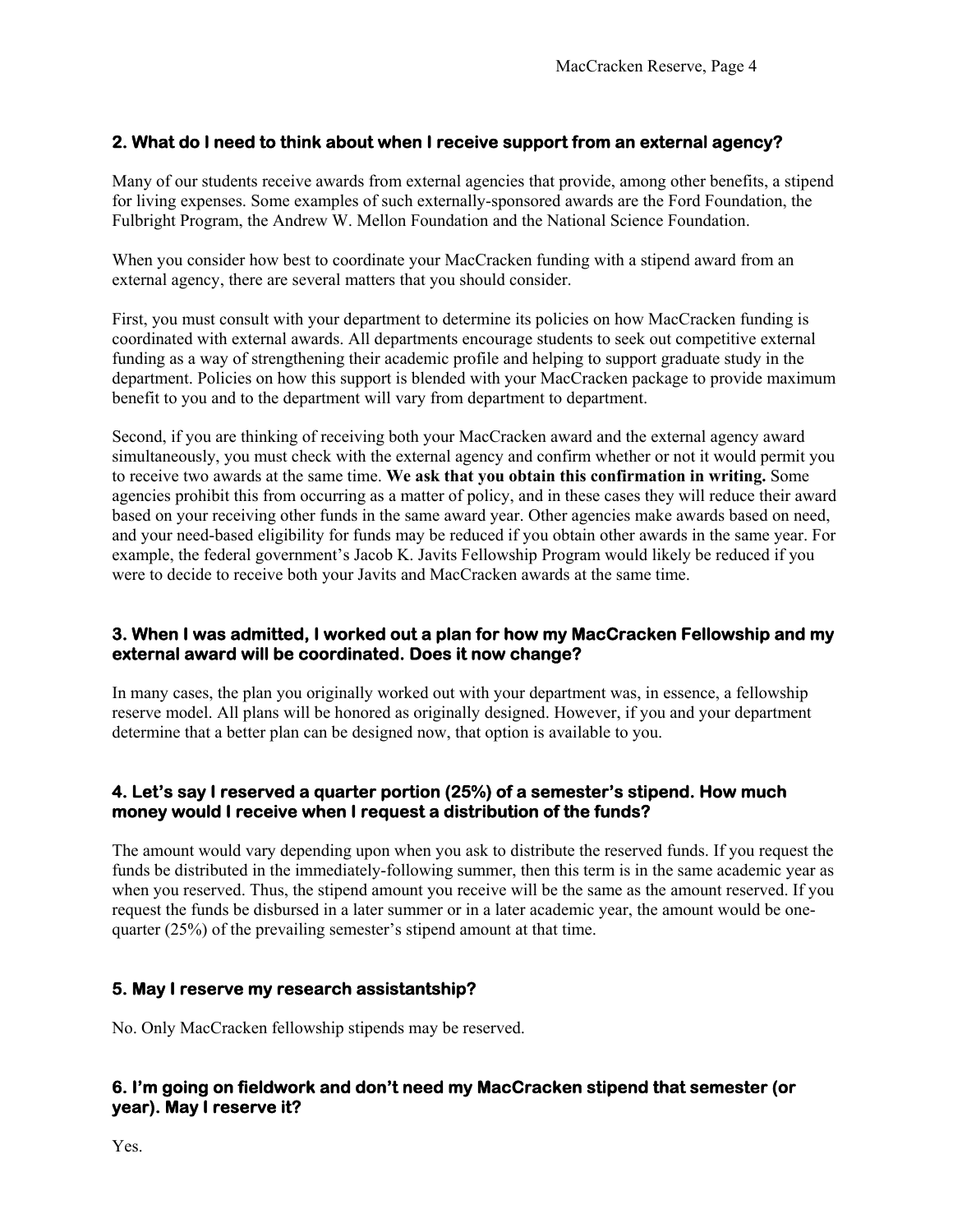#### **7. May I request a distribution of my reserved funds while I am on a leave of absence?**

No.

#### **8. Will I receive interest on my reserved fellowship stipend?**

No. However, your reserved amount will be distributed at the prevailing stipend amount. If that occurs in a later academic year, the amount may be higher than the amount you originally reserved.

## **9. When will I be using my reserved funds?**

We expect that you will use these funds either during the summer terms or in your post-MacCracken years, but by no later than two years following the end of the term of your MacCracken award (if you have a five-year award, that would be your sixth or seventh year of study). This timeframe may be extended if you were off campus for fieldwork or on an official leave of absence.

#### **10. What happens to my reserved funds if I graduate or leave the Graduate School early?**

If you graduate and have not distributed all of your reserved funds, or leave before successfully completing your doctoral degree, the funds will be forfeited and will not be distributed to you.

#### **11. Can I receive my reserved funds at the same time as I receive a MacCracken stipend, i.e., take two year's of funding at the same time?**

No. The reserved funds must be disbursed during a summer or in a post-MacCracken year.

#### **12. Is there a maximum amount of my reserved funds I can receive at one time?**

Yes. The maximum amount of reserved funds you may receive in one academic semester is 100% of the prevailing MacCracken stipend rate in your department for the semester. For example, if the stipend amount for a semester is \$12,165, the maximum you may request from your reserve will be \$12,165 (assuming you have previously reserved at least that amount of stipend). This maximum applies for the summer semester as well.

#### **13. Where do I address questions?**

The first person to speak with is the Director of Graduate Studies in your department or your department's lead administrator. He or she can discuss how MacCracken Reserve is implemented in the department and how the flexibility it provides might best be used to manage funding over the course of your graduate studies.

General questions also can be addressed to staff in Graduate Enrollment Services. You may come by our office at One-half Fifth Avenue, call us at 998-8050, or email us at gsas.admissions@nyu.edu.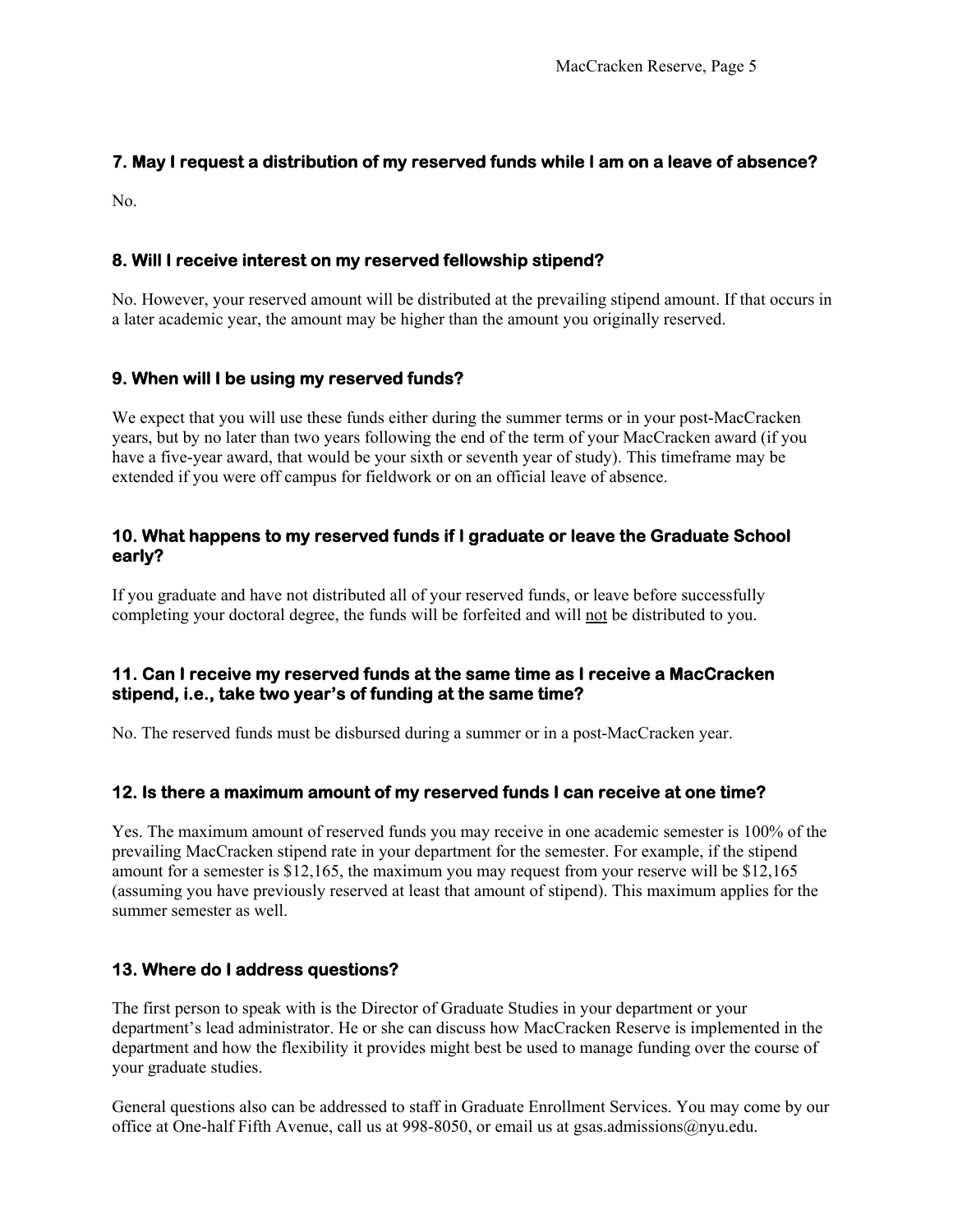# **V.APPLICATION FORM FOR MACCRACKEN FELLOWSHIP RESERVE OR DISTRIBUTION**

Application forms should be submitted to your home department which will submit it on your behalf. Forms are due by the following dates. **<sup>4</sup>**

- Fall semester, due by July 15
- Spring semester, due by November 15
- Summer semester, due by April 1

You also may provide instructions for all semesters by July 15 if you choose.

Please allow up to six weeks for Graduate Enrollment Services to review your application and respond. If no clarification is required and your application is accepted, a confirmation will be sent to you for your records summarizing your financial support plan for the application term and indicating your reserve balance. The confirmation will be sent to the email address you provide in Step 1. Your department will be copied. If clarification is required, a representative of Graduate Enrollment Services will contact you.

## **There are five (5) steps to the application form. Please carefully complete each step.**

**Step 1:** Provide identifying information (please print clearly)

| University ID Number                           |  |
|------------------------------------------------|--|
| Name                                           |  |
| Department                                     |  |
| <b>Email Address</b>                           |  |
| Academic Year of<br>Application (e.g. 2016-17) |  |

<sup>&</sup>lt;sup>4</sup> Reserve applications submitted after the deadline date will be considered, but may be subject to partial reserve. Applications for distribution submitted after the deadline date must allow a minimum of four to six weeks before the first disbursement.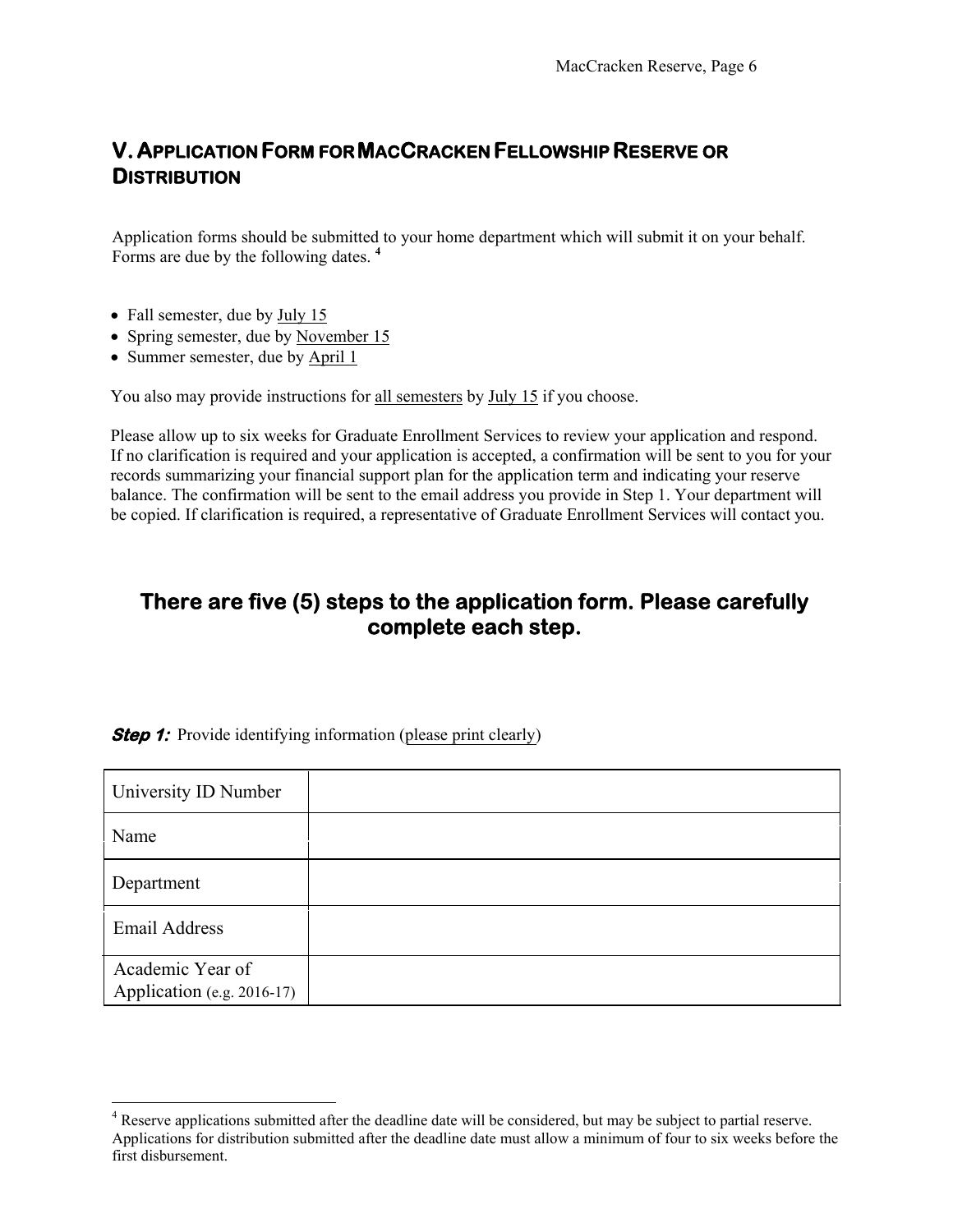Print your name and UID here: \_\_\_\_\_\_\_\_\_\_\_\_\_\_\_\_\_\_\_\_\_\_\_\_\_\_\_\_\_\_\_\_\_\_\_\_\_\_\_\_\_\_\_\_\_\_\_\_\_

**Step 2:** Please describe your financial support plan for the academic year.

|           | <b>Type of Support</b>                                                                                | Fall                   | <b>Spring</b> | <b>Summer</b> |
|-----------|-------------------------------------------------------------------------------------------------------|------------------------|---------------|---------------|
| A.        | <b>MacCracken Fellowship Stipend</b>                                                                  | $\mathsf{\$}$          | $\mathsf{\$}$ | \$            |
|           |                                                                                                       |                        |               |               |
| <b>B.</b> | <b>Adjunct Instructorship</b><br><b>Course Assignment:</b>                                            | \$                     | \$            | \$            |
| C.        | <b>External Fellowship</b><br>Name:                                                                   | \$                     | \$            | \$            |
| D.        | <b>Other Support</b><br><b>Describe:</b>                                                              | $\mathbb{S}$           | \$            | \$            |
|           |                                                                                                       |                        |               |               |
| E.        | <b>Total Support Available before</b><br><b>Reserve or Distribution (sum of</b><br>lines A through D) | $\boldsymbol{s}^{\,0}$ | $\int_{S}$    | $\int_{S}$    |

**Step 2b.** Will you be away from campus on fieldwork in fall? \_\_\_\_\_\_ or spring? \_\_\_\_\_\_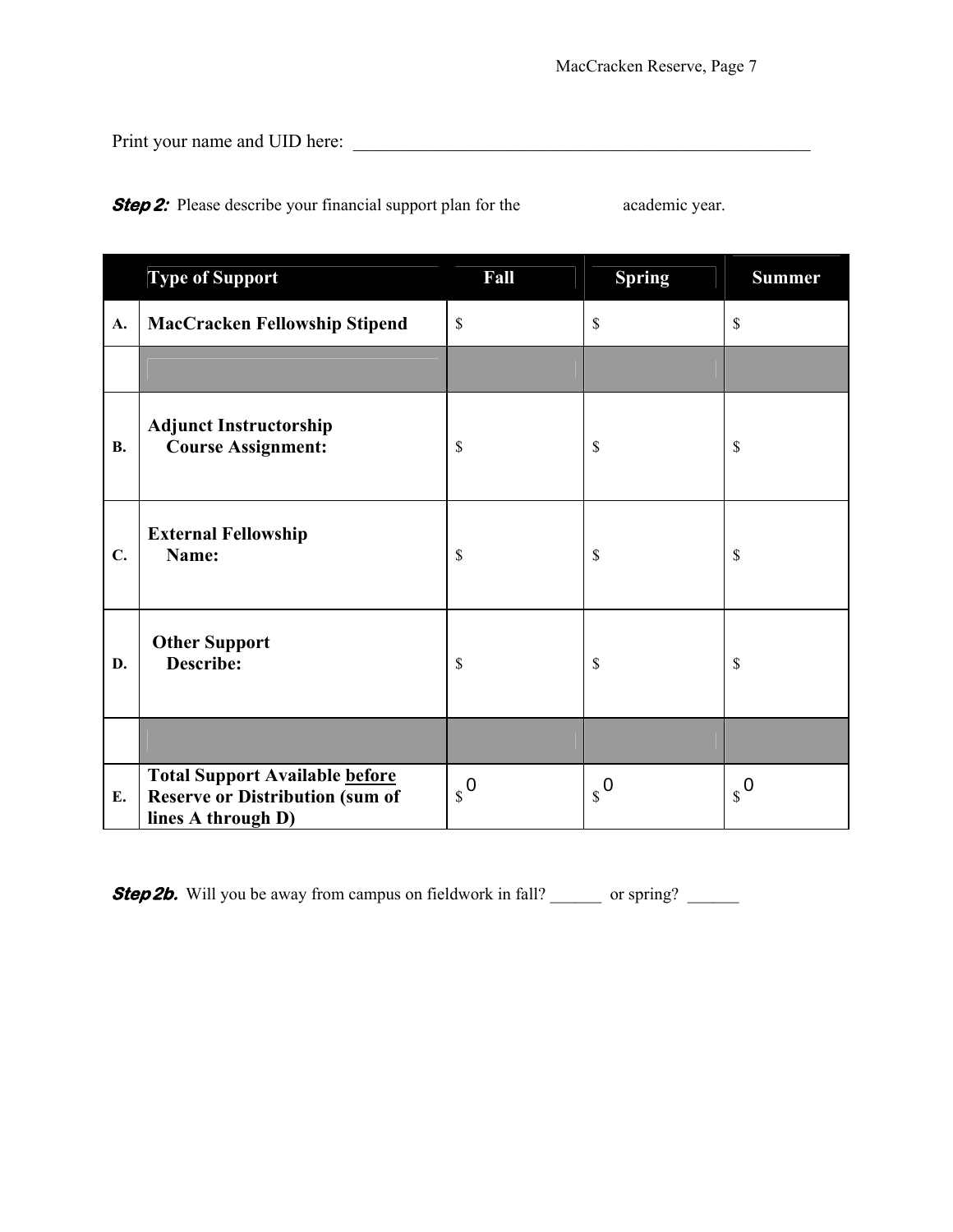Print your name and UID here:

**Step 3:** Inform us of your plans to reserve your fellowship or to request distribution of a previouslyreserved fellowship.

**Step 3a.** Indicate whether application is being made for (check one):

Reserve **L** Distribution

Complete **Step 3b** if you are asking to **reserve** your MacCracken stipend.

Complete **Step 3c** if you are asking to **distribute a previously-reserved** MacCracken stipend.

## **3b. Fellowship Reserve**

Please indicate the portion of your MacCracken fellowship you want to reserve (taken only from line A in Step 2 above) by placing a check mark in the appropriate box(es).  $5$ 

| <b>Semester</b> | <b>Reserve Percentage</b> |     |     |      |
|-----------------|---------------------------|-----|-----|------|
|                 | 25%                       | 50% | 75% | 100% |
| Fall            |                           |     |     |      |
| Spring          |                           |     |     |      |
| Summer          | N/A                       | N/A | N/A | N/A  |

## **3c. Distribution of Previously-Reserved Fellowship**

(a) Please list the term(s) and academic year(s) in which you previously reserved MacCracken fellowship:

(b) Please describe the portion of your fellowship you want to have distributed by placing a check mark in the appropriate boxes.

| <b>Semester</b> | <b>Distribution Percentage</b> |     |     |      |
|-----------------|--------------------------------|-----|-----|------|
|                 | 25%                            | 50% | 75% | 100% |
| Fall            |                                |     |     |      |
| Spring          |                                |     |     |      |
| Summer          |                                |     |     |      |

 $\mathcal{L}_\text{max} = \mathcal{L}_\text{max} = \mathcal{L}_\text{max} = \mathcal{L}_\text{max} = \mathcal{L}_\text{max} = \mathcal{L}_\text{max} = \mathcal{L}_\text{max} = \mathcal{L}_\text{max} = \mathcal{L}_\text{max} = \mathcal{L}_\text{max} = \mathcal{L}_\text{max} = \mathcal{L}_\text{max} = \mathcal{L}_\text{max} = \mathcal{L}_\text{max} = \mathcal{L}_\text{max} = \mathcal{L}_\text{max} = \mathcal{L}_\text{max} = \mathcal{L}_\text{max} = \mathcal{$ 

 $<sup>5</sup>$  As mentioned earlier in the guidelines, when planning to reserve all or a portion of your fellowship, you should be</sup> sure that you have sufficient funds to meet the cost of living. The Graduate School uses the standards set by the Office of Global Services (OGS) as the minimum benchmark planning amount for all students; this is about \$2,200 per month.